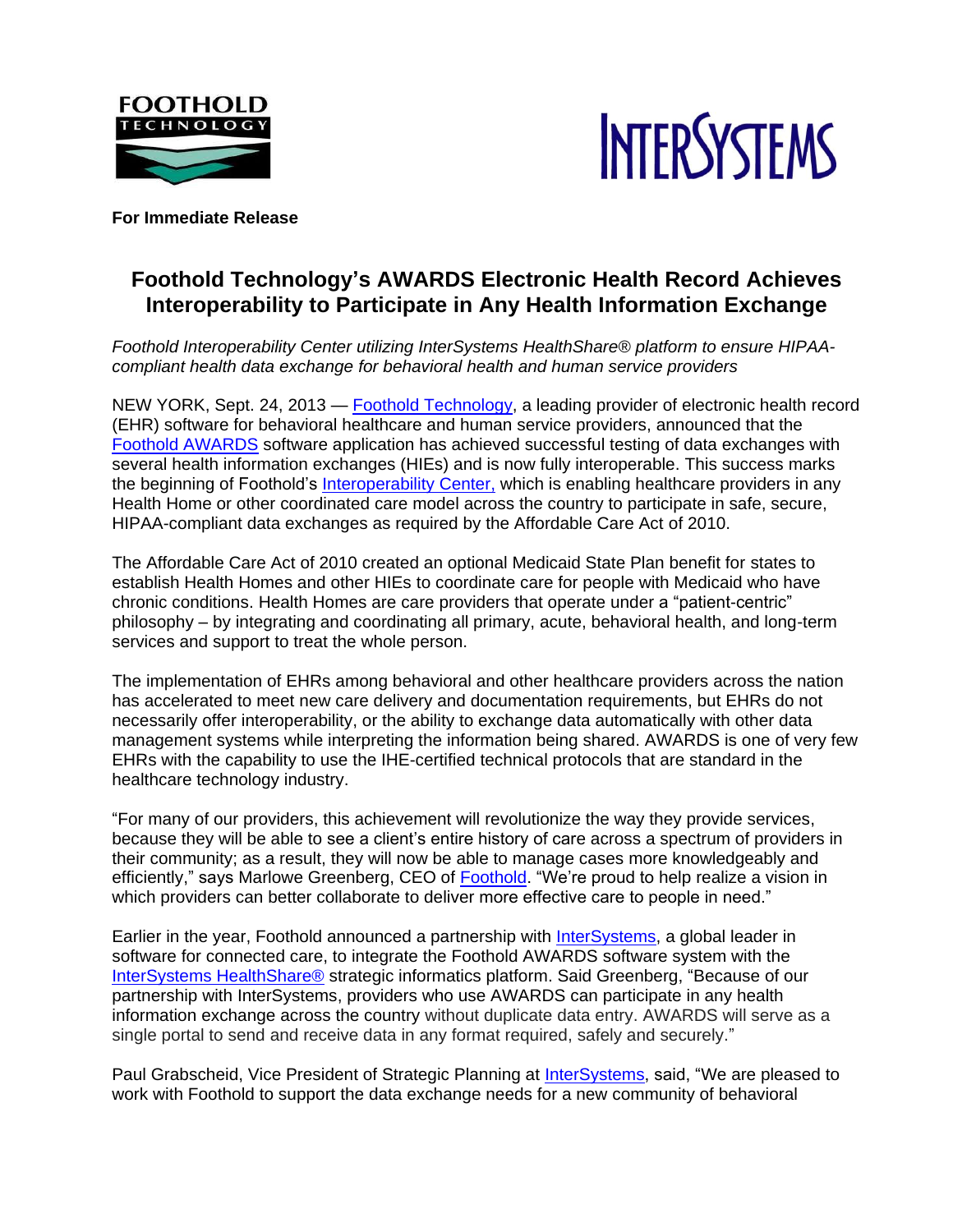healthcare providers, further extending the benefits of connected healthcare. Because InterSystems HealthShare is IHE-certified for interoperability, we can fully support Foothold's vision with a strategic interoperability platform."

"Foothold has been a true partner to us as our organization is undergoing massive changes to prepare for healthcare reform," noted Peter Beitchman, Executive Director of [The Bridge,](http://thebridgeny.org/) a nonprofit agency offering housing and mental health services, which participated in the data exchange. "While we know that data exchange will be of great benefit to the seriously mentally ill, chemically dependent, and homeless clients we serve, the rapidly changing environment poses enormous data-tracking and reporting challenges. With AWARDS as our record-keeping system, we are able to stay ahead of developments while serving our clients and protecting their information."

Irene Koch, Executive Director of the **Brooklyn Health Information Exchange (BHIX)**, said, "New York is one of the first states to fully implement health information exchange. BHIX has been a leader in New York for advancing interoperability to support new models of care to better coordinate care for New Yorkers. In the near future, HIE will be a requirement for delivering care in New York, particularly with the development of the State Health Information Network of New York (SHIN-NY), and across the nation. We are especially mindful of how HIEs will evolve across the healthcare industry."

"As regulations and protocols for seamlessly sharing patient data are developed, and policies that protect privacy across the country are harmonized, what is becoming clear is the increasing importance for providers to implement an EHR that will be flexible, from a vendor that will be engaged in the process throughout this historic shift," Greenberg added.

### **About Foothold Technology**

[Foothold Technology](http://footholdtechnology.com/) offers web-based software for human service providers that lifts the burden of documentation, providing the freedom to focus on their mission. More than [600 agencies](http://footholdtechnology.com/clients-partners/clients/) across the nation count on [Foothold's AWARDS](http://footholdtechnology.com/awards-software/products-main/) to manage their services, including Mental Health, Alcohol & Substance Abuse, Developmental Disabilities, Homeless & Housing, Employment & Training, Youth & Family, and more. Having originated from three agencies in 2000, AWARDS is a complete Electronic Health Record that also supports administrative activities, including facilities maintenance, human resources, scheduling and alerts, audit reports, and automated billing. AWARDS is fully interoperable with other federally certified systems and is the only recordkeeping system that is certified as both a [Behavioral Health EHR](http://footholdtechnology.com/awards-software/demos/) and a Homeless Management Information System [\(HMIS\)](http://footholdtechnology.com/awards-software/awards-hmis/overview/). For more information, visit [www.footholdtechnology.com.](http://www.footholdtechnology.com/)

#### **About InterSystems**

InterSystems is a global leader in software for connected care, with headquarters in Cambridge, Massachusetts, and offices in 25 countries. [InterSystems HealthShare](http://www.intersystems.com/healthshare)® is a strategic platform for healthcare informatics, enabling information exchange and active analytics across a hospital network, community, region or nation. [InterSystems CACHÉ](http://www.intersystems.com/cache/index.html)® is the world's most widely used database system in healthcare applications. [InterSystems Ensemble](http://www.intersystems.com/ensemble)® is a platform for rapid integration and the development of connectable applications. InterSystems' products are used by thousands of hospitals and laboratories worldwide, including all of the top 15 hospitals on the Honor Roll of America's Best Hospitals as rated by *U.S. News and World Report*. For more information, visit [InterSystems.com.](http://www.intersystems.com/)

#### **About BHIX**

BHIX is a Regional Health Information Organization (RHIO) devoted to developing, deploying, operating and promoting innovative uses of interoperable health information technology to facilitate